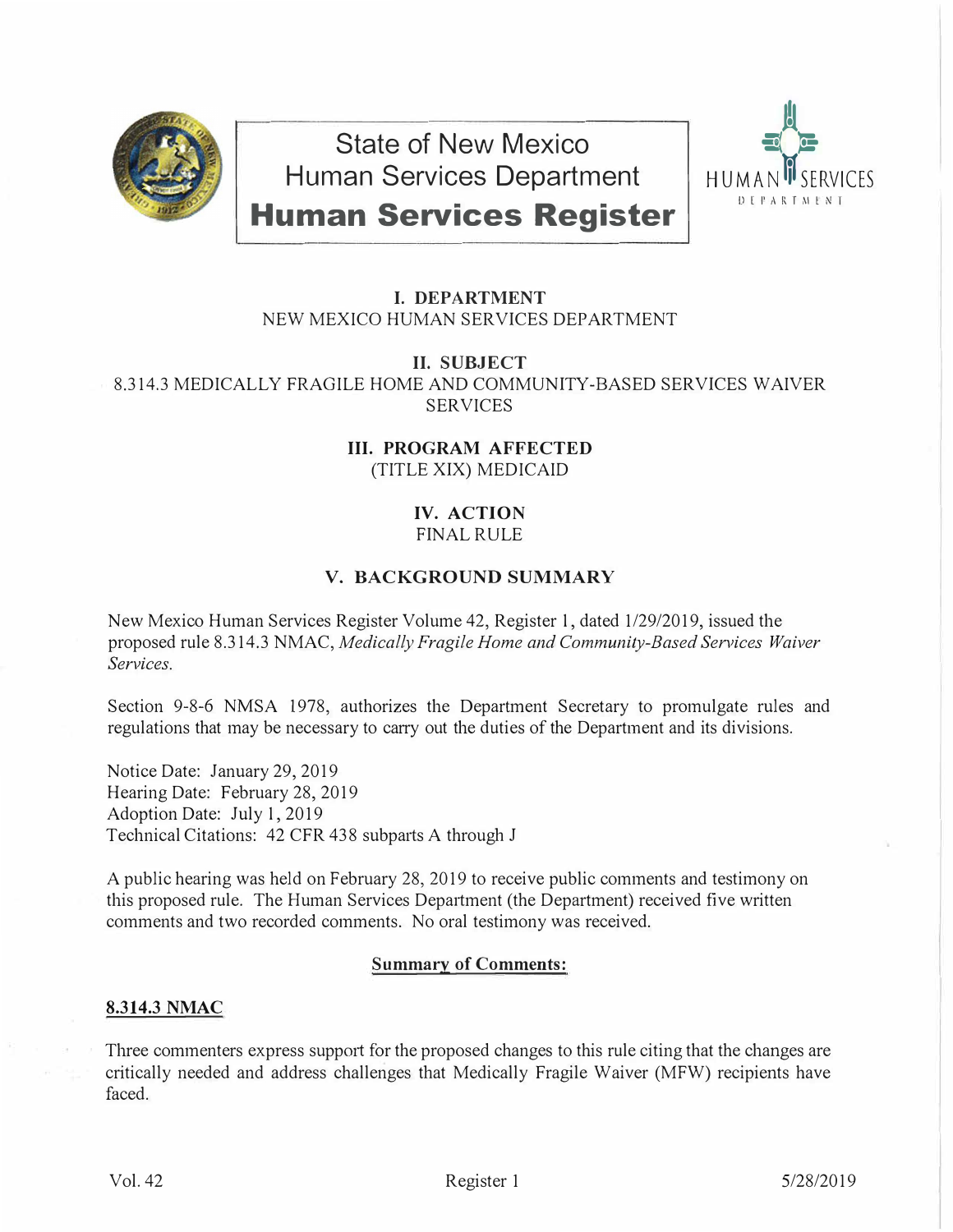#### **Department Response:**

Thank you for your comments.

### **8.314.3.10 NMAC**

### **Subsection L**

Commenter requests a provision be added allowing additional funding for situations in which a qualified Environmental Modification provider is not available in the recipient's geographical area.

#### **Department Response:**

Environmental Modification is a new service in the MFW. The \$5000 limit aligns with other New Mexico home and community-based service (HCBS) waivers and creates parity within the programs. This limit is set in the Centers for Medicare and Medicaid Services (CMS) approved waiver and is outside the scope of this rule revision. The Department of Health (DOH) is in the process of completing a rate study which includes the Environmental Modification service. If there are recommendations regarding the Environmental Modification rate the recommendation will be considered for MFW. The language stands as proposed.

Commenter requests the department ensure that there is a clear and defined process for obtaining approval for Environmental Modifications, that the process is clearly communicated to participants and families, and that the process contains specific timelines for review and approval.

### **Department Response:**

The process for obtaining approval for Environmental Modification services, including timelines for submission, review and approval of Environmental Modification services will be added to the MFW Service Standards. This information will be communicated to participants and families through the DOH website and MFW case managers. The language stands as proposed.

#### **8.314.3.13 NMAC**

### **Subsection I**

Commenter requests a provision be added to allow additional funding for Environmental . Modifications for exceptional cases of need.

#### **Department Response:**

Environmental Modification is a new service in the MFW. The \$5000 limit aligns with other New Mexico HCBS waivers and creates parity within the programs. This limit is set in the CMS approved waiver and is outside the scope of this rule revision. DOH is in the process of completing a rate study which includes the Environmental Modification service. If there are recommendations regarding the Environmental Modification rate the recommendation will be considered for MFW. The language stands as proposed.